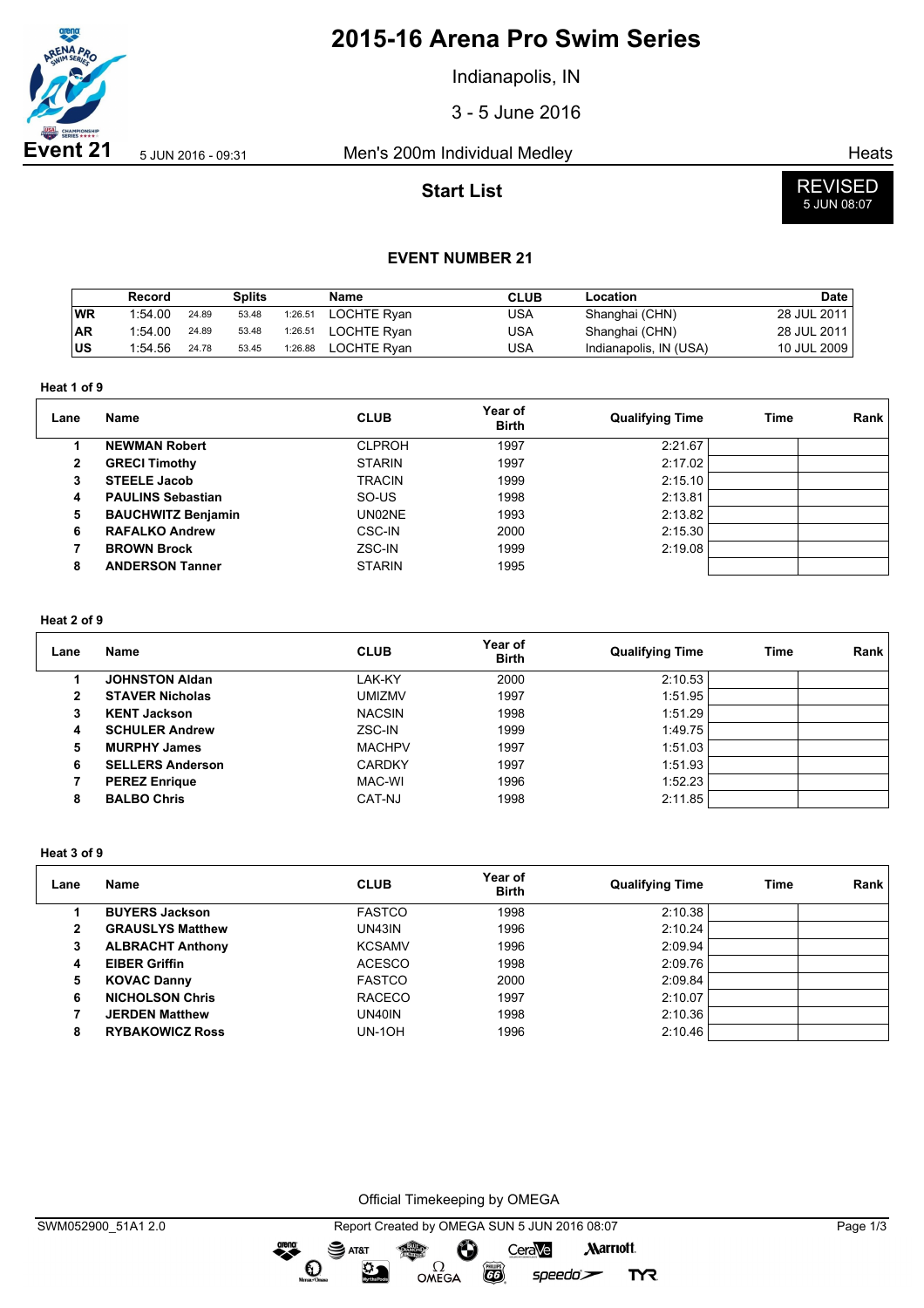

# **2015-16 Arena Pro Swim Series**

Indianapolis, IN

3 - 5 June 2016

**Event 21** 5 JUN 2016 - 09:31 Men's 200m Individual Medley Heats

## **Start List**



# **EVENT NUMBER 21**

**Heat 4 of 9**

| Lane | Name                   | <b>CLUB</b>   | Year of<br><b>Birth</b> | <b>Qualifying Time</b> | Time | Rank |
|------|------------------------|---------------|-------------------------|------------------------|------|------|
|      | <b>BERGER Brennen</b>  | UN-1KY        | 1995                    | 2:09.48                |      |      |
| 2    | <b>LEWIS Grant</b>     | <b>UN29IN</b> | 1996                    | 2:08.97                |      |      |
| 3    | <b>HANEY Austin</b>    | KYA-KY        | 1997                    | 2:08.62                |      |      |
| 4    | <b>PRESTON Kieran</b>  | <b>SCOTUS</b> | 1997                    | 2:08.54                |      |      |
| 5    | <b>SCHULTZ William</b> | UN-1KY        | 1995                    | 2:08.55                |      |      |
| 6    | <b>SMITH Austin</b>    | <b>ALPSCO</b> | 1993                    | 2:08.75                |      |      |
|      | <b>SMITH Nicholas</b>  | <b>CLPROH</b> | 1998                    | 2:09.40                |      |      |
| 8    | <b>BARNUM Keefer</b>   | LAK-KY        | 1999                    | 2:09.52                |      |      |

#### **Heat 5 of 9**

| Lane | <b>Name</b>          | <b>CLUB</b> | Year of<br><b>Birth</b> | <b>Qualifying Time</b> | Time | Rank |
|------|----------------------|-------------|-------------------------|------------------------|------|------|
|      | <b>BURSCH Hudson</b> | UN23IN      | 1996                    | 2:08.31                |      |      |
| 2    | <b>LOSCHI Moises</b> | UN01GA      | 1994                    | 2:08.21                |      |      |
| 3    | <b>WALTON Alex</b>   | UMIZMV      | 1996                    | 2:07.97                |      |      |
| 4    | YOUNG Joe            | UN35IN      | 1997                    | 2:07.77                |      |      |
| 5    | <b>SCERBO Joseph</b> | CAT-NJ      | 1999                    | 2:07.88                |      |      |
| 6    | <b>BOLAND David</b>  | UN-1KY      | 1994                    | 2:08.04                |      |      |
|      | <b>DAY Samuel</b>    | KYA-KY      | 1995                    | 2:08.28                |      |      |
| 8    | <b>FORDE Clayton</b> | LAK-KY      | 1997                    | 2:08.39                |      |      |

#### **Heat 6 of 9**

| Lane | Name                     | <b>CLUB</b>   | Year of<br><b>Birth</b> | <b>Qualifying Time</b> | Time | Rank |
|------|--------------------------|---------------|-------------------------|------------------------|------|------|
|      | <b>RETSON Ryan</b>       | <b>SCOTUS</b> | 2000                    | 2:07.10                |      |      |
| 2    | <b>GARKANI Christian</b> | UN-1KY        | 1995                    | 2:06.89                |      |      |
| 3    | <b>VAUGHAN Charles</b>   | CSC-IN        | 1998                    | 2:06.64                |      |      |
| 4    | <b>SEBASTIAN Ryan</b>    | CW-MI         | 1996                    | 2:06.24                |      |      |
| 5    | <b>GARDNER Joseph</b>    | MSC-IN        | 1996                    | 2:06.26                |      |      |
| 6    | <b>KHOO Yin Lionel</b>   | SIN-US        | 1995                    | 2:06.79                |      |      |
|      | <b>HOLMQUIST Stephen</b> | WYW-CT        | 1996                    | 2:07.06                |      |      |
| 8    | <b>MASSEY Ryan</b>       | UN-1KY        | 1995                    | 2:07.20                |      |      |

Official Timekeeping by OMEGA

OMEGA

dreng:

 $\mathbf O$ 

 $\mathfrak{D}$ 

SWM052900\_51A1 2.0 Report Created by OMEGA SUN 5 JUN 2016 08:07 Page 2/3SAT&T CeraVe **Marriott** Ô

 $\overline{G}$ 

 $speedo$ 

**TYR**